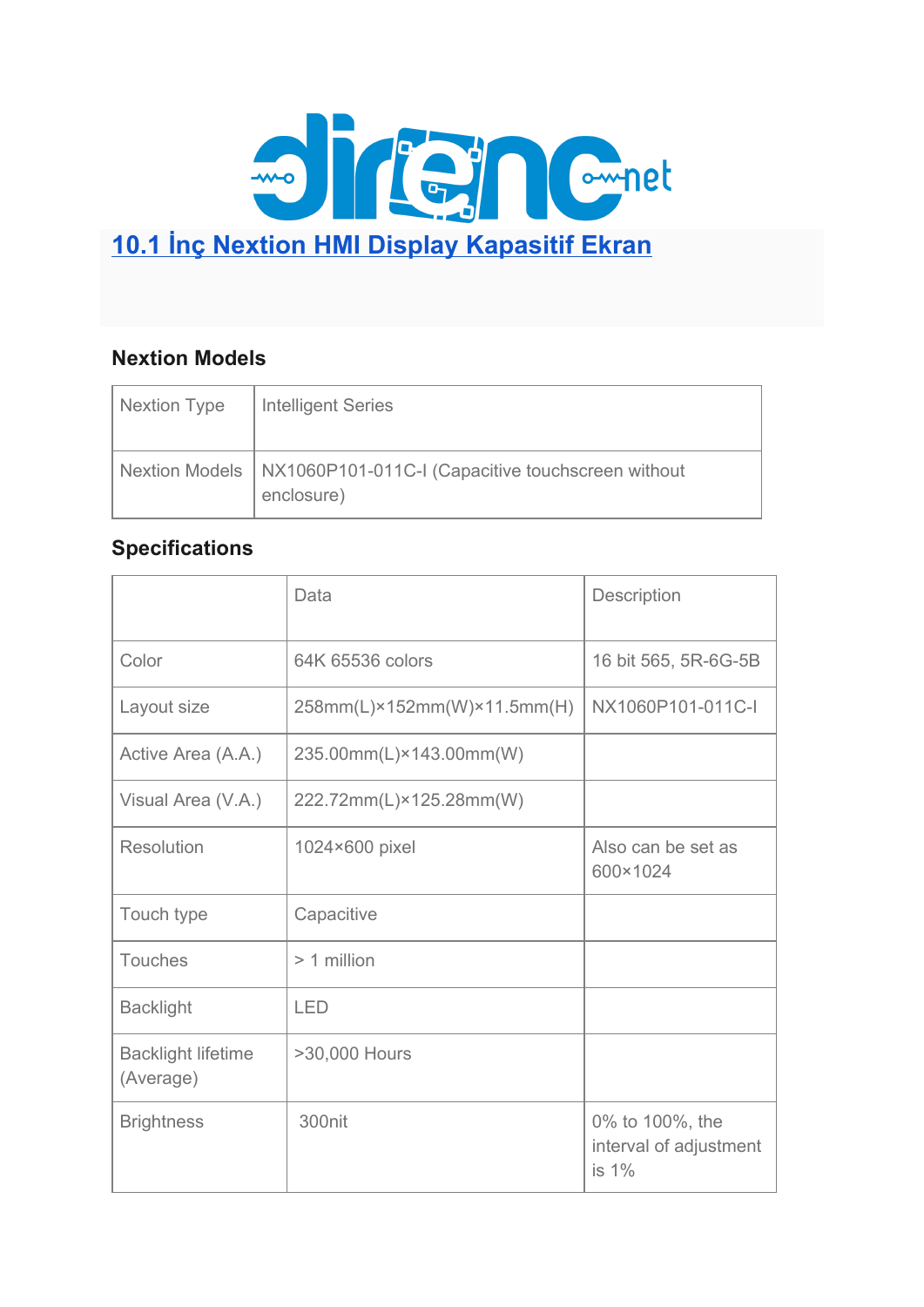| Weight | 535g |  |
|--------|------|--|
|        |      |  |

### **Electronic Characteristics**

|                                       | <b>Test Conditions</b>      | <b>Min</b> | <b>Typical</b> | Max | Unit   |  |
|---------------------------------------|-----------------------------|------------|----------------|-----|--------|--|
| <b>Operating Voltage</b>              |                             | 4.75       | 5              | 6.5 | $\vee$ |  |
| <b>Operating Current</b>              | VCC=+5V, Brightness is 100% |            | 800            |     | mA     |  |
|                                       | <b>SLEEP Mode</b>           |            | 170            |     | mA     |  |
| Power supply recommend : 5V, 2.0A, DC |                             |            |                |     |        |  |

# **Working Environment & Reliability Parameter**

|                            | <b>Test Conditions</b> | Min   | <b>Typical</b> | Max | Unit         |
|----------------------------|------------------------|-------|----------------|-----|--------------|
| <b>Working Temperature</b> | 5V, Humidity 60%       | $-20$ | 25             | 70  | $^{\circ}$ C |
| <b>Storage Temperature</b> |                        | $-30$ | 25             | 85  | $^{\circ}$ C |
| <b>Working Humidity</b>    | $25^{\circ}$ C         | 10%   | 60%            | 90% | <b>RH</b>    |

#### **Interfaces Performance**

|                                       | <b>Test Conditions</b> | <b>Min</b> | <b>Typical</b> | <b>Max</b> | Unit   |
|---------------------------------------|------------------------|------------|----------------|------------|--------|
| <b>Serial Port</b><br><b>Baudrate</b> | <b>Standard</b>        | 2400       | 9600           | 921600     | bps    |
| <b>Output High</b><br>Voltage (TXD)   | $IOH=1mA$              | 3.0        | 3.2            |            | $\vee$ |
| Output Low<br>Voltage(TXD)            | $IOL=-1mA$             |            | 0.1            | 0.2        | $\vee$ |
| Input High<br>Voltage(RXD)            |                        | 2.0        | 3.3            | 5.0        | $\vee$ |
| Input Low<br>Voltage(RXD)             |                        | $-0.7$     | 0.0            | 1.3        | $\vee$ |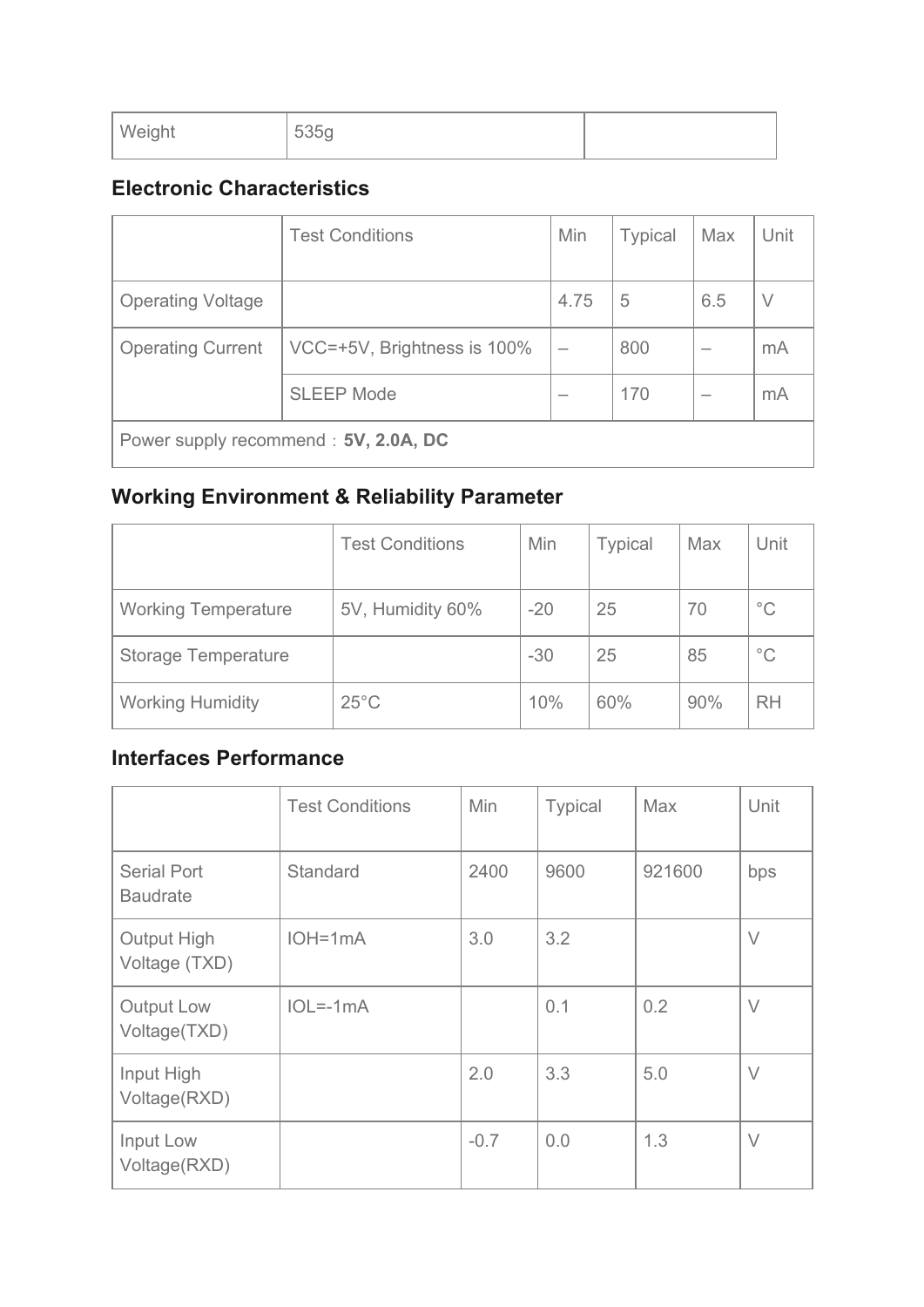| <b>Serial Port Mode</b> | 3.3V/5.0V TTL                                                                                                                                 |
|-------------------------|-----------------------------------------------------------------------------------------------------------------------------------------------|
| <b>Serial Port</b>      | 4Pin 2.54mm                                                                                                                                   |
| <b>USB</b> interface    | <b>NO</b>                                                                                                                                     |
| SD card socket          | Yes (FAT32 format), support maximum 32G Micro SD Card<br>* microSD card socket is exclusively used to upgrade Nextion<br>firmware /HMI design |
| Extended IO             | 8 Digital extended GPIO                                                                                                                       |
|                         | 100-107 support input, output and component binding event                                                                                     |
|                         | IO6-IO7 support PWM                                                                                                                           |
| <b>RTC</b>              | built-in RTC support (Battery type: CR1220)                                                                                                   |

## **Memory Features**

| <b>Memory Type</b>        | <b>Test Conditions</b>    | Min | <b>Typical</b> | Max  | Unit        |
|---------------------------|---------------------------|-----|----------------|------|-------------|
| <b>FLASH Memory</b>       | Store fonts and images    |     |                | 120  | <b>MB</b>   |
| <b>User Storage</b>       | <b>EEPROM</b>             |     |                | 1024 | <b>BYTE</b> |
| <b>RAM Memory</b>         | Store variables           |     |                | 512  | <b>KB</b>   |
| <b>Instruction Buffer</b> | <b>Instruction Buffer</b> |     |                | 1024 | <b>BYTE</b> |

#### **Audio Features**

| Speaker     | Parameter       | Min | <b>Typical</b> | Max | Unit |
|-------------|-----------------|-----|----------------|-----|------|
| Power       | $16\Omega$ 0.5W |     | 0.5            |     | W    |
| <b>Size</b> | $\Phi$ 40*5.2H  |     |                |     | mm   |

**\* NX1060P101-011C-I do not have speaker in the package.**